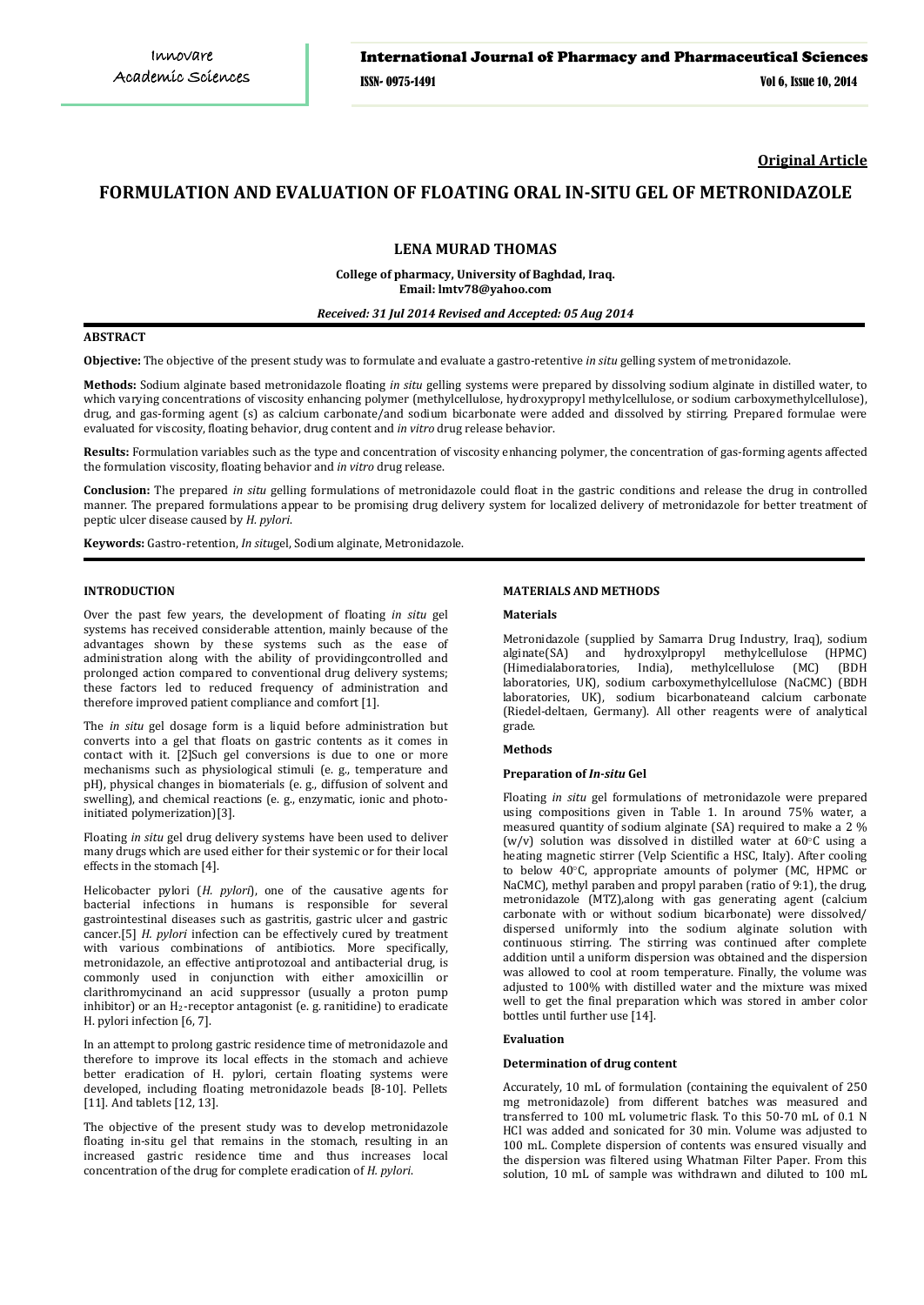with 0.1 N HCl. Contents of metronidazole was measured at maximum absorbance at 278 nm using UV-Visible maximum absorbance at 278 nm using UV-Visible Spectrophotometerat (Biotech eng. UV-9200, UK) [15].

#### **pH Measurement**

The pH of the prepared formulations was measured using a calibrated digital pH meter (Schott Gerate, Germany)[16].

### *In-vitro* **gelation study**

To evaluate the formulations for their *in-vitro* gelling capacity, accurately measured 10 mL of formulation was added to 100 mL of 0.1N hydrochloric acid (HCl, pH 1.2) at 37○ C in a beaker with mild agitation that avoids breaking of formed gel. The *in vitro* gelling capacity was graded in three categories on the basis of stiffness of formed gel, gelation time and time period for which the formed gel remains as such.

- (+) Gels after few minutes, dispersed rapidly
- (++) Gelation immediate remains for few hours

(+++) Gelation immediate remains for an extended period [17].

#### **Measurement of viscosity of** *in-situ* **gelling system**

Viscosity of the dispersion was determined using a Brookfield digital viscometer (NDJ-5S Viscometer). The samples (200 mL) were sheared at a rate of 100 rpm/min using spindle number 2 at room temperature. Viscosity measurement for each sample was done in triplicate, with each measurement taking approximately 30 seconds [18].

| <b>Formulation code</b> | МC        | <b>HPMC</b> | <b>NaCMC</b> | CaCO <sub>3</sub> | NaHCO <sub>3</sub> |  |
|-------------------------|-----------|-------------|--------------|-------------------|--------------------|--|
|                         | $(\%w/v)$ | $(\%w/v)$   | $(\%w/v)$    | $(\%w/v)$         | $(\frac{0}{w})$    |  |
| F1                      | 0.6       |             |              |                   |                    |  |
| F <sub>2</sub>          | 0.6       |             |              | 1.5               | 0.5                |  |
| F <sub>3</sub>          | 0.6       |             |              |                   |                    |  |
| F4                      | 0.8       |             |              | 1.5               | 0.5                |  |
| F5                      |           | 0.6         |              |                   |                    |  |
| F6                      |           | 0.6         |              | 1.5               | 0.5                |  |
| F7                      |           | 0.6         |              |                   |                    |  |
| F8                      |           | 0.8         |              | 1.5               | 0.5                |  |
| F9                      |           |             | 0.6          |                   |                    |  |
| <b>F10</b>              |           |             | 0.6          | 1.5               | 0.5                |  |
| <b>F11</b>              |           |             | 0.6          |                   |                    |  |
| <b>F12</b>              |           |             | 0.8          | 1.5               | 0.5                |  |

\*All formulations were composed of metronidazole (2.5 % w/v), sodium alginate (2% w/v), methyl paraben (0.09 % w/v) and propyl paraben  $(0.01\% \text{ w/v}).$ 

# *In vitro* **floating study**

The *in-vitro* floating study was carried out by introducing 10 mL of formulation into a beaker containing 100 ml of 0.1N HCl, (pH 1.2) at 37○ C without much disturbance.

The time the formulation took to emerge on the medium surface (floating lag time) and the time the formulation constantly floated on surface of the dissolution medium (duration of floating) were recorded [19].

### *In vitro* **drug release study**

The dissolution studies were performed in triplicate using a type II (paddle method) dissolution apparatus. The dissolution medium used was 900 ml of 0.1 N HCl (pH 1.2), maintained at 37  $^{\circ}$ C. The stirring rate was adjusted to  $50$  rpm. This speed was believed to simulate the *in vivo* existing mild agitation and was slow enough to avoid the breaking of gelled formulation. At predetermined time intervals, 10 mL samples were withdrawn and replaced by fresh dissolution medium, filtered throughWhatman filter paper, diluted, and assayed at maximum absorbance at 278 nm using UV-Visible Spectrophotometer (Biotecheng. UV-9200, UK) [20, 21].

### **RESULTS AND DISCUSSION**

In this study, twelve formulations of sodium alginate based floating oral *in-situ* gelling system of metronidazole were prepared using sodium alginate as release-retarding gel-forming polymer.

Different types of viscosity enhancing polymers (MC, HPMC, and NaCMC) were added to sodium alginate solution in an attempt to improve viscosity and to obtain slower drug release than those formulations containing sodium alginate alone. Calcium carbonate was used as a source of calcium ions and as a gas generating agent, it was used in different concentrations to determine its optimum concentration; in addition, sodium bicarbonate, also used in different concentrations, was included in some formula as an

additional gas generating agent to enhance floating behavior of the *in situ* gelling systems of metronidazole.

# **Drug content**

The percent drug content for all formulations was determined and are shown in Table 2. The drug content was found to bein the range of 92-98%for all the formulations indicating uniform distribution of drug.

#### **pH Measurement**

Measurement of pH is very important for oral preparations; otherwise it leads to irritation to the throat. All the formulation has a pH around neutral or slightly alkali. The pH of formulations was found in the range of 7.2-7.95 as shown in Table 2.

#### *In Vitro* **gelation study**

Gelling studies were carried out using 0.1N HCl (pH 1.2) and the obtained data were represented in Table 2. All formulations showed immediate gelation upon contact with acidic medium and the formed gel preserved their integrity.

Gelation occurs when the insoluble calcium carbonate solubilizes when it comes in contact with acidic medium releasing carbon dioxide and calcium ions. The calcium ions interact with the anionic polymer (sodium alginate) in the formulation causing instantaneous gelation and provide a gel barrier that restricts drug release [22].

Formulations containing calcium carbonate alone produce stiffer floating *in situ* gels than those containing CaCO<sub>3</sub> and NaHCO<sub>3</sub>. This is due to the internal ionotropic gelation effect of calcium on sodium alginate. In comparison, increasing the amounts of sodium bicarbonates in the formulations reduced gel integrity and produced gels with loose structural appearance. Similar observations were noted by Hasan et al. [23] who concluded that as the percentage of NaHCO<sub>3</sub> increases, the gel integrity decreases.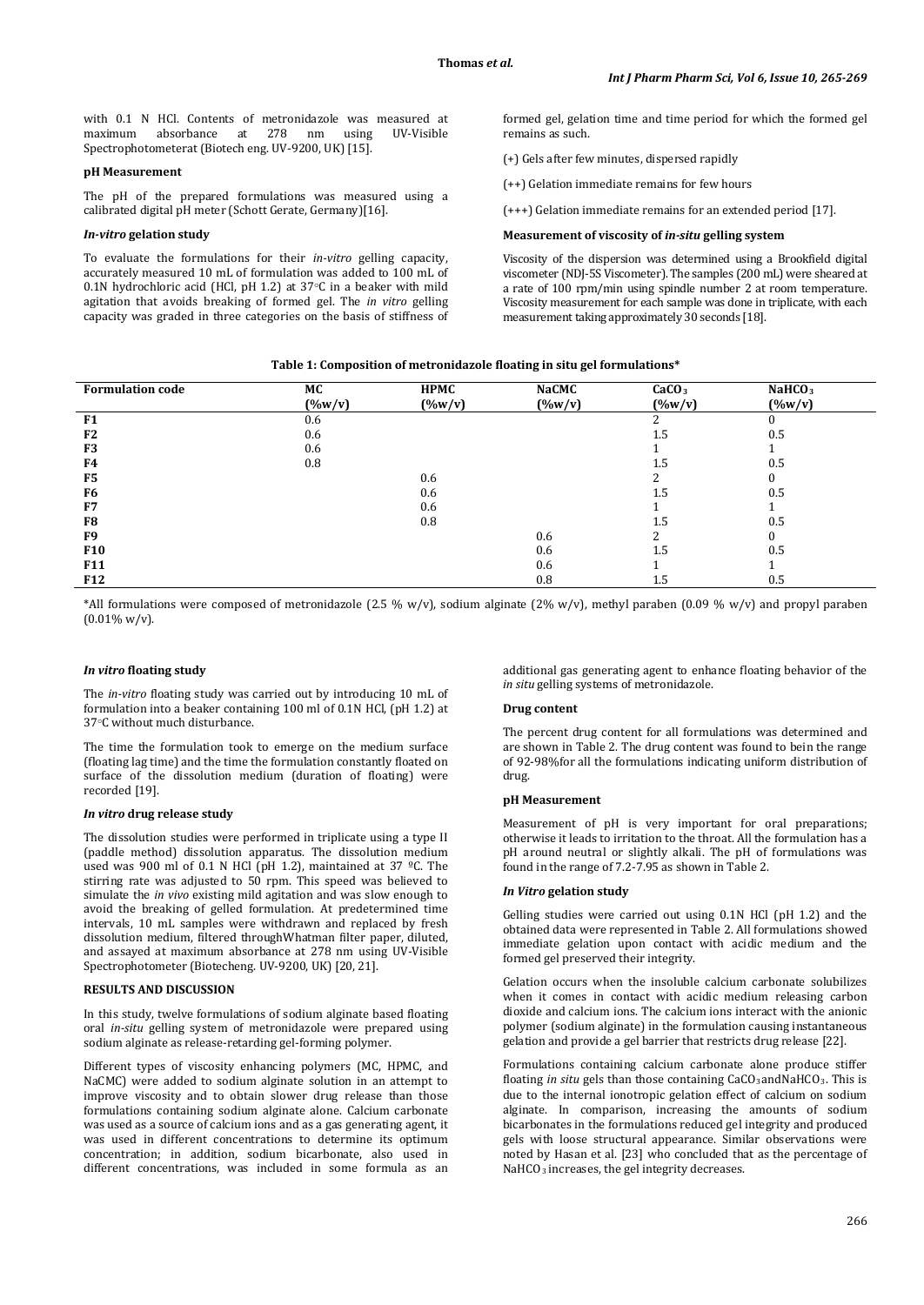### **Viscosity studies**

The formulation should have an optimum viscosity that will allow ease of administration and swallowing as a liquid and produces satisfactorygel strength for use as a delivery vehicle. Results of viscosity for formulations F1 to F12 are shown in Table 2.

The formulations showed a viscosity order of NaCMC > MC > HPMC. In addition to the influence of the type of viscosity enhancing polymer added, it was observed that increasing the concentration of the viscosity enhancing polymer in the formulation simultaneously increased the viscosity for all polymer types studied.

Increasing calcium carbonate content in the formulation increased the viscosity at all polymer types studied. Since the calcium carbonate is present in the formulations as insoluble dispersion, an increase in its concentration proportionally increased the number of particles dispersed, thus contributing to increased viscosity. [24]

#### **Table 2: Properties of** *in situ* **gelling formulations**

| <b>Formulation</b><br>code | Drug content<br>(%) | рH   | <b>Graded Gel response</b> | <b>Floating lag</b><br>Time (min) | <b>Duration of</b><br>floating (hr) | Viscosity (cp) |
|----------------------------|---------------------|------|----------------------------|-----------------------------------|-------------------------------------|----------------|
| F1                         | 96.22               | 7.3  | $^{+++}$                   | 10                                | $>12$ hr                            | 401.86         |
| F <sub>2</sub>             | 98.00               | 7.26 | $^{+++}$                   | $\leq 1$                          | $>12$ hr                            | 360.55         |
| F <sub>3</sub>             | 95.75               | 7.8  | $^{+++}$                   | $\leq 1$                          | $>12$ hr                            | 299.90         |
| F4                         | 94.78               | 7.23 | $^{+++}$                   | $\leq 1$                          | $>12$ hr                            | 730.56         |
| F <sub>5</sub>             | 96.20               | 7.40 | $^{+++}$                   | 5                                 | $>12$ hr                            | 218.35         |
| F <sub>6</sub>             | 92.00               | 7.58 | $^{+++}$                   | $<$ 1                             | $>12$ hr                            | 214.7          |
| F7                         | 93.50               | 7.2  | $^{+++}$                   | $\leq 1$                          | $>12$ hr                            | 198.55         |
| F <sub>8</sub>             | 94.20               | 7.32 | $^{+++}$                   | $\leq 1$                          | $>12$ hr                            | 320.3          |
| F <sub>9</sub>             | 95.20               | 7.43 | $^{+++}$                   | 6                                 | $>12$ hr                            | 838.96         |
| <b>F10</b>                 | 96.00               | 7.95 | $^{+++}$                   | $\leq 1$                          | $>12$ hr                            | 742.20         |
| <b>F11</b>                 | 94.25               | 7.27 | $^{+++}$                   | $<$ 1                             | $>12$ hr                            | 641.40         |
| <b>F12</b>                 | 95.00               | 7.93 | $^{+++}$                   | $\leq 1$                          | $>12$ hr                            | 1567.16        |

#### *In vitro* **Floating study**

The formulated floating *in situ* gelling system of metronidazole employed NaHCO<sub>3</sub> orCaCO<sub>3</sub> as a gas-generating agent. The *in vitro*floatingtest revealedthe ability of all formulae to maintain buoyant for more than 12 h(Table 2 and Figure1).

Regarding the floating lag time, it was observed that formulae containing NaHCO <sup>3</sup> had instantaneous floating behavior and had significantly shorter ( $p < 0.05$ ) floating lag times than formulae containing  $CaCO<sub>3</sub>$  alone as a gas-generating agent. The basic mechanism behind floating was because calcium carbonate solubilized and effervesced upon contact with acidic medium, releasing calcium ions and carbon dioxide  $(CO<sub>2</sub>)$ . The evolved  $CO<sub>2</sub>$ gas was entrapped in the gel causing floating. Incorporation of sodium bicarbonates improves floating behavior by providing an additional source for CO2 gasgeneration [25, 26].

The observed behavior suggests that the gel formed by the combination of sodium alginate with the investigated polymers, enabled efficient entrapment of CO 2 gas producing a buoyant preparation with shorter floating lag time which can retain in the stomach for a longer time period and assist controlled released of the drug.

# *In vitro* **drug release study**

The *in vitro* release study of metronidazole from all twelve formulae in 0.1 N HCl (pH 1.2)was conducted for a period of 6 hours and the results were shown in figure 2. The highest drug release of 89.81 % was observed with formula F7 (SA 2 %, HPMC 0.6 %, CaCO<sub>3</sub> 0.5 % and NaHCO<sub>3</sub> 1.5 %) and the lowest drug release of 55.40 %was observed with formula F9 (SA 2  $\%$ , NaCMC 0.6  $\%$ , CaCO<sub>3</sub> 2  $\%$ ). The release of drug from these formulae was characterized by an initial phase of high release (burst effect) followed by a second phase of moderate release. This bi-phasic pattern of release is a characteristic feature of matrix diffusion kinetics [27].

The influence of using different types of viscosity enhancing polymers(MC, HPMC and NaCMC) with sodium alginate on in vitro drug release is shown in Figure 2 a, b and c, respectively. The pattern of drug release seen from formulae containing MC (F1 through F4, figure 2a), HPMC (F5 through F8, figure 2b) and NaCMC (F9 through F12, figure 2c) showed that the release of metronidazole was different when using different types of polymers and was in the following order: HPMC > MC > NaCMC. This suggests that the choice of the polymer base added is of obvious importance for achieving a desired drug release. The higher viscosity of NaCMC compared to MC and HPMC promote the formation of highly viscous gels upon contact with aqueous fluids which will produce more retardation in drug release rate.



**Fig. 1: Photographs taken during the** *in vitro* **floating study of Formulae (F1-F12) in 100 mL 0.1 N HCl (pH 1.2)**

Besides the polymer type, the polymer concentration can control the drug release. In the MC series (figure 2 a), formula F4 containing 0.8 % of MC released about 72.97 % in 6 hours compared to 78.02 % release seen with formula F2 containing 0.6 % of MC. In a similar way, formula F8and formula F12 (figure 2, b and c) containing 0.8 % HPMC and 0.8 % NaCMC, respectively released about 82.18 % and 67.20 % of metronidazole compared to 87.79 %and 70.23 % released by formula F6 and F10 containing 0.6 % of HPMC and 0.6 % NaCMC. It can be concluded that an increase in concentration of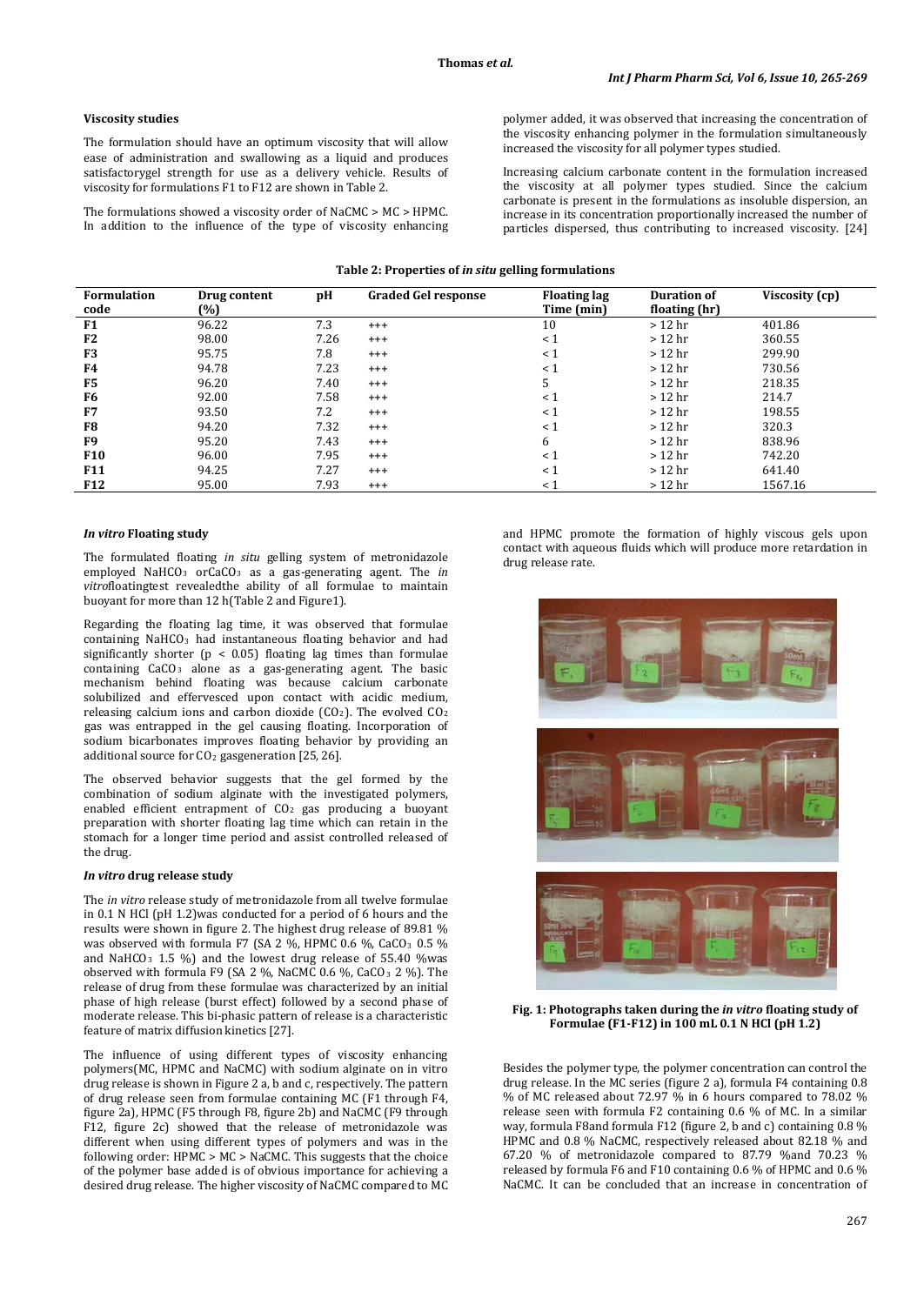viscosity enhancing polymer resulted in decreased cumulative drug release, this is a reflection of increased gel strength seen when using higher polymeric concentrations due to more available polymeric chains for crosslinking with the calcium ion. [28]

Calcium carbonate (0.5–2 %) was used as a gas generating agent and as a source of cations for gelation in the formulation. Using a  $concentration$  of 0.5  $\%$  CaCO $_3$  produced desired floating duration but higher concentrations were used in an attempt to have more retarded drug release.

As shown in figure 2, formulae F1, F5 and F9 containing  $\text{CaCO}_3$  in a concentration of 2 % had slower drug release profiles than the rest of formulae containing lower percentages of CaCO<sub>3</sub>. This indicates that the drug release decreased as the concentration of calcium carbonate in the formulation was increased. Such behavior may be attributed to the fact that as the concentration of calcium ions increases, cross-linking also increases leading to formation of a stronger gel, which results in more restricted and slower drug release. These results are in good agreement with the observations of Rohith*et al.* [29] gastro-retentive *in situ* gelling liquid formulation of ranitidine.



**Fig. 2: Comparison of** *in vitro* **dissolution profiles of F1 to F12.**

#### **a) Formulations containing MC, b) Formulations containing HPMC, and, c) Formulations containing NaCMC.**

Regarding the effect of sodium bicarbonate on drug release, comparing the drug release profiles of formulations containing sodium bicarbonate (F2 to F4, figure 2a) to formulations without

sodium bicarbonate (F1), a proportional increase in drug release profile can be observed with increasing amounts of sodium bicarbonate. Such observations were not only observed for formula containing MC but were also apparent with formulaecontaining HPMC or NaCMC.

The reason for the increase in drug release when using higher amounts of sodium bicarbonate may be because of weaker gelation properties occurring with the presence of sodium ions in the formulation compared to stronger gelation effect produced in the presence of calcium ions.

# **CONCLUSION**

In the present study, various *in situ* gelling liquid oral formulations of metronidazole were prepared. The study has shown that by modifying parameters like the type and concentration of viscosity enhancing polymer, concentration of gas generating agent, the release can be modulated to the desired rate.

By observing various evaluation parameters for the studied formulations, it can be stated that incorporation of sodium bicarbonate in an appropriate amount was able to shorten the floating lag time and variation in concentration of calcium carbonate influences viscosity and drug release behavior from *in situ* gel.

The prepared floating *in situ* gel of metronidazole has the feasibility of sustaining the drug release while remaining in the stomach. It appears to be promising as a stomach specific delivery system of metronidazole for better treatment of peptic ulcer disease caused by *H. pylori*.

### **CONFLICT OF INTERESTS**

Declared None

### **ACKNOWLEDGEMENTS**

The author would like to thank the College of Pharmacy, University of Baghdad for providing the necessary facility.

### **REFERENCES**

- 1. Bhardwaj L, Sharma PK, Malviya R: a short review on gastro retentive formulations for stomach specific drug delivery: special emphasis on floating *in situ* gel systems. Afr J Basic Appl Sci 2011;3(6):300-12.
- 2. Pande SD, Vaidya KP, Gulhane KP. Floating drug delivery system (fdds): a new way for oral drug delivery system. Int J Pharm Clin Sci 2013;3(1):1-13.
- 3. Nidhi D, *In Situ* Gel. A novel approach of gastro retentive drug delivery. Asian J Pharm Sci Res 2013;3(3):1-14.
- 4. Bhalerao KK, Kamble MS, Aute PP, Dange SM, Chavan RP, Vaidya KK, *et al*. A short review on stomach specific floating *insitu* gel. J Biomed Pharm Res 2012;1(3):1-4.
- 5. Vaira D, Holton J, Ricci C, Basset C, Gatta L, Perna F, *et al*. Review article: helicobacter pylori infection from pathogenesis to treatment-a critical reappraisal. Aliment Pharmacol Ther 2002;16(Suppl 4):105–13.
- 6. Manfredi M, Bizzarri B, Manzali E, Fugazza A, Gismondi P, *et al*. Which Treatment in Helicobacter pylori Infection? Clin Exp Pharmacol 2013;13(4):1-3.
- 7. Ayala G, Wi EH, de la Cruz-Herrera CF, Romero I. Exploring alternative treatments for helicobacter pylori infection. World J Gastroenterol 2014;20(6):1450-69.
- 8. Murata Y, Kofujik K, Kawashima S. Preparation of floating alginate gel beads for drug delivery to the gastric mucosa. J Biomater Sci Polymer Edn 2003;14(6):581–8.
- 9. [Adebisi AO,](http://www.ncbi.nlm.nih.gov/pubmed?term=Adebisi%20AO%5BAuthor%5D&cauthor=true&cauthor_uid=23795906) [Conway BR.](http://www.ncbi.nlm.nih.gov/pubmed?term=Conway%20BR%5BAuthor%5D&cauthor=true&cauthor_uid=23795906) Preparation and characterisation of gastroretentive alginate beads for targeting h. Pylori [J](http://www.ncbi.nlm.nih.gov/pubmed/23795906)  [Microencapsul](http://www.ncbi.nlm.nih.gov/pubmed/23795906) 2014;31(1):58-67.
- 10. Javadzade Y, Hamedeyazda S, Adibkia K, Kiafar F, Zarrintan MH, Bazregar-Jalali M. Evaluation of drug release kinetics and physico-chemical characteristics of metronidazole floating beads based on calcium silicate and gas-forming agents. Pharm Dev Technol 2010;15(4):329-38.
- 11. [Biswas SK,](http://www.ncbi.nlm.nih.gov/pubmed?term=Biswas%20SK%5BAuthor%5D&cauthor=true&cauthor_uid=24175426) [Paul S,](http://www.ncbi.nlm.nih.gov/pubmed?term=Paul%20S%5BAuthor%5D&cauthor=true&cauthor_uid=24175426) [Chowdhury A,](http://www.ncbi.nlm.nih.gov/pubmed?term=Chowdhury%20A%5BAuthor%5D&cauthor=true&cauthor_uid=24175426) [Das J.](http://www.ncbi.nlm.nih.gov/pubmed?term=Das%20J%5BAuthor%5D&cauthor=true&cauthor_uid=24175426) Preparation and evaluation of gastroretentive floating pellets of metronidazole